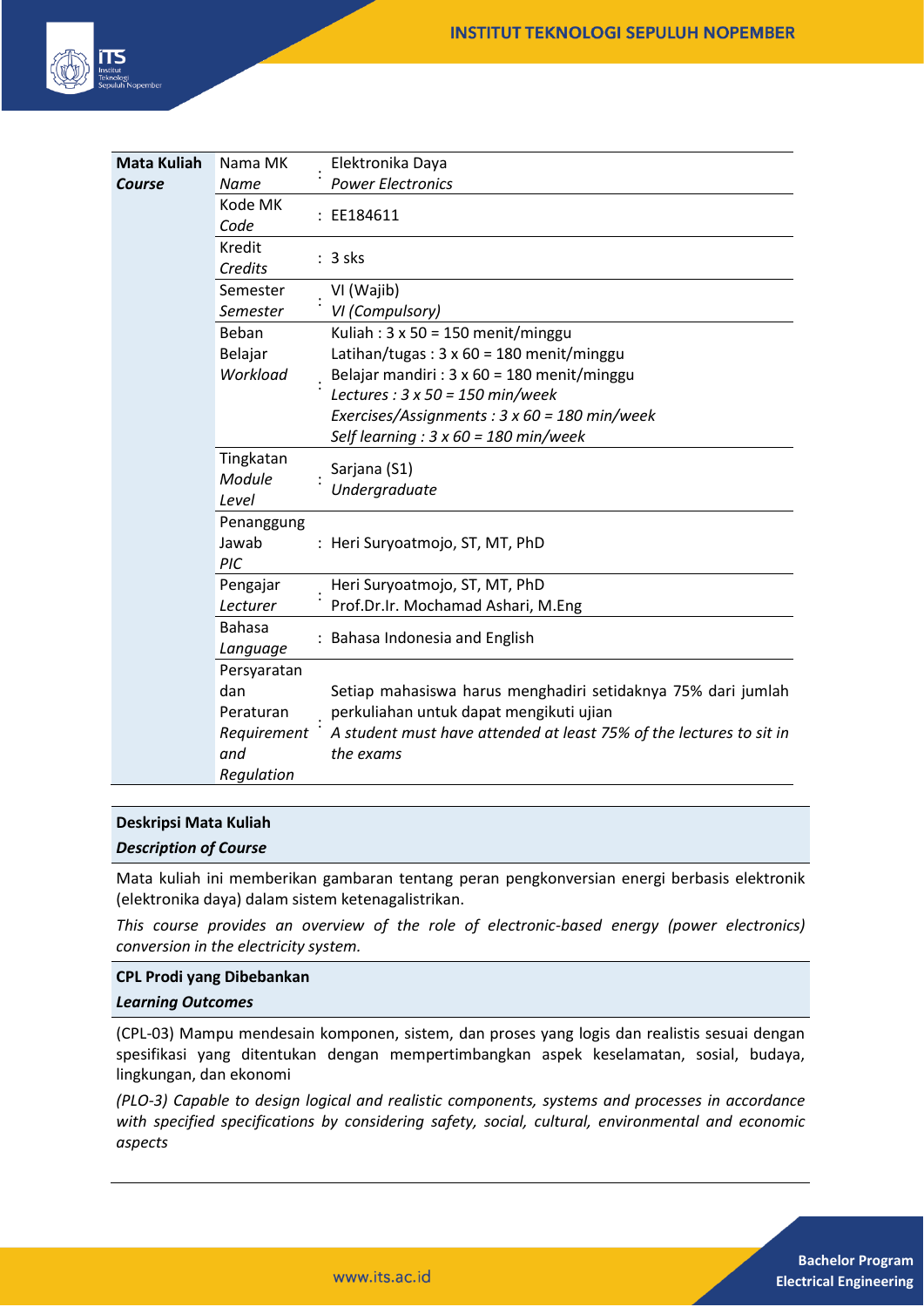

(CPL-05) Mampu mengidentifikasi, memformulasikan dan menyelesaikan permasalahan dibidang teknik elektro

*(PLO-5)Capable to identify, formulate and solve problems in the field of electrical engineering* 

(CPL-11) Mampu menerapkan metode, ICT, dan perangkat modern dalam penyelesaian permasalahan dibidang teknik elektro

*(PLO-11) Capable to apply methods, ICT, and modern devices in solving problems in the field of electrical engineering*

#### **Capaian Pembelajaran Mata Kuliah**

#### *Course Learning Outcomes*

(CPMK-01) Mengetahui aplikasi dan kebutuhan sistem pengkonversi energi berbasis elektronik di lingkup sistem ketenaga-listrikan maupun masyarakat secara umum.

*(CLO-01) Knowing the application and requirements of electronic-based energy conversion systems in the scope of electricity systems and society in general.*

(CPMK-02) Mengetahui perangkat pengkonversi energi beserta komponen utamanya. *(CLO-02) Knowing the energy conversion device and its main components.*

(CPMK-03) Mampu membuat desain sistem pengkonversi energi. *(CLO-03) Able to design energy conversion systems.*

(CPMK-04) Mampu membuat analisis teknis terhadap perangkat pengkonversi energi. *(CLO-04) Able to make technical analysis of energy conversion devices.*

## **Topik/Pokok Bahasan**

### *Main Subjects*

- 1. Lingkup sistem ketenaga-listrikan, kebutuhan dan penggunaan perangkat pengkonversi energi *Scope of the electricity system, needs and use of energy conversion devices*
- 2. Saklar semikonduktor: diode, thyristor, transistor *Semiconductor switch: diode, thyristor, transistor*
- 3. Rangkaian kombinasi R, L, C dengan saklar dan sumber tegangan DC dan AC *A series of combinations R, L, C with a switch and a dc and ac voltage source*
- 4. Rangkaian pengkonversi dari :
	- AC ke DC, riak gelombang, filter perata *AC to DC, wave ripples, level filters*
	- DC ke DC, riak gelombang
		- *DC to DC, wave ripples*
	- DC ke DC, harmonik, filter pasif *DC to AC, harmonics, passive filters*
	- DC ke AC, topologi *AC to AC, topology*
- 5. Sistem uninterruptible power supply, variable speed drive, filter harmonik *Uninterruptible power supply system, variable speed drive, harmonic filter*

## **Pembelajaran dan ujian**

## *Study and examination*

- Latihan di kelas *In-class exercises*
- Tugas 1, 2, 3